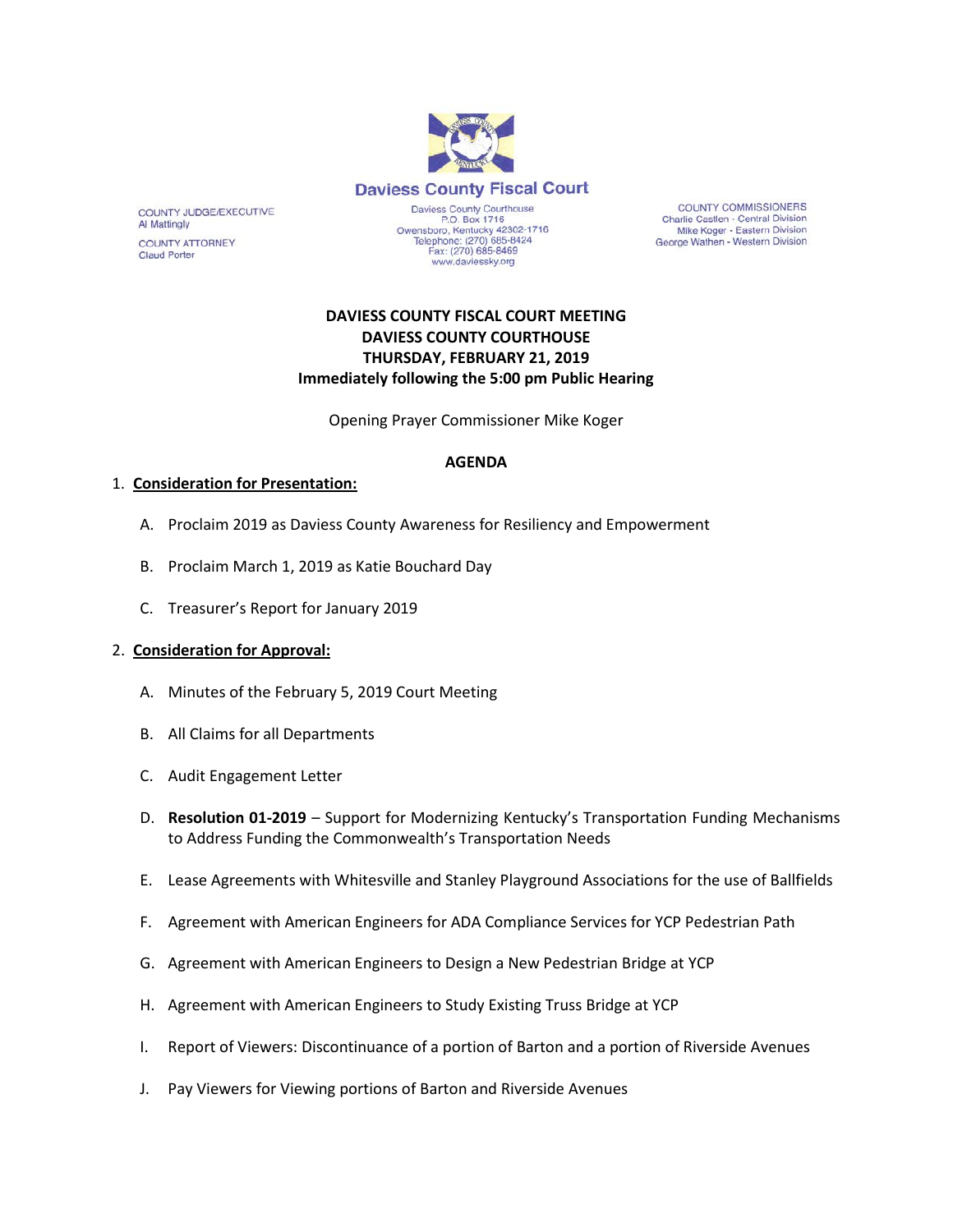- K. Award **Bid No. 05-2019:** Horse Fork Creek Park Storage Building Roof Replacement
- L. Award **Bid No. 07-2019:** One (1) New or Used Forklift for the Transfer Station
- M. Promote Timothy Jackson to Public Works Mechanic Supervisor effective February 25, 2019
- N. Promote Jeff Martin to Public Works Mechanic effective February 25, 2019
- O. Advertise for a Public Works Utility Laborer
- P. Advertise for an Animal Control Officer
- Q. Hire the following Parks Dept. Seasonal Workers effective upon successful completion of preemployment screenings:

| <b>Panther Creek Park:</b> |                        | <b>Yellow Creek Park:</b> |                       |
|----------------------------|------------------------|---------------------------|-----------------------|
| <b>Park Attendants</b>     | <b>Grounds Maint.</b>  | <b>Park Attendants</b>    | <b>Grounds Maint.</b> |
| <b>Matt Terry</b>          | <b>Terry Robertson</b> | <b>Brice Pendley</b>      | Chris Howard          |
| <b>Steve Nazurak</b>       | Mark Wagner            | <b>Ricky Roberts</b>      | Melissa Jackson       |
| Steve Payne                |                        | David House               |                       |
| Darrell Roberts            |                        |                           |                       |

## 3. **Consideration for Appointment:**

- A. Daviess County Property Maintenance Advisory Board
	- Keith Riney (Served 1 term) (02-2019) Term: 02/25/2019 – 02/25/2022
- B. RWRA Board
	- Status: She is interested but I need the Judge's go ahead Becky Whitehead (Served 2.5 terms) (13-2019) Term: 03/01/2019 – 07/01/2023
- C. Daviess County Animal Care and Control Board
	- Patti Martin (32-2019); fill the unexpired term of Chris Settle Term: 02/21/19 – 8/7/2021
	- Rheonna Johnson (20-2019); fill the unexpired term of Lydia Wethington Term 02/21/2019 – 8/7/2021
- D. Owensboro Daviess County Drug and Alcohol Alliance Steering Committee
	- Dianne McFarling (33-2019); fill the unexpired  $2^{nd}$  term of Garv Hall Term: 02/21/2019 – 09/01/2020

# 4. **Consideration for Discussion:**

- A. **First Reading of KOC 620.52 (2019); 04-2019**  An Ordinance Relating to the Discontinuance of a Portion of Barton Avenue
- B. **First Reading of KOC 620.53 (2019); 05-2019** An Ordinance Relating to the Discontinuance of a Portion of Riverside Avenue